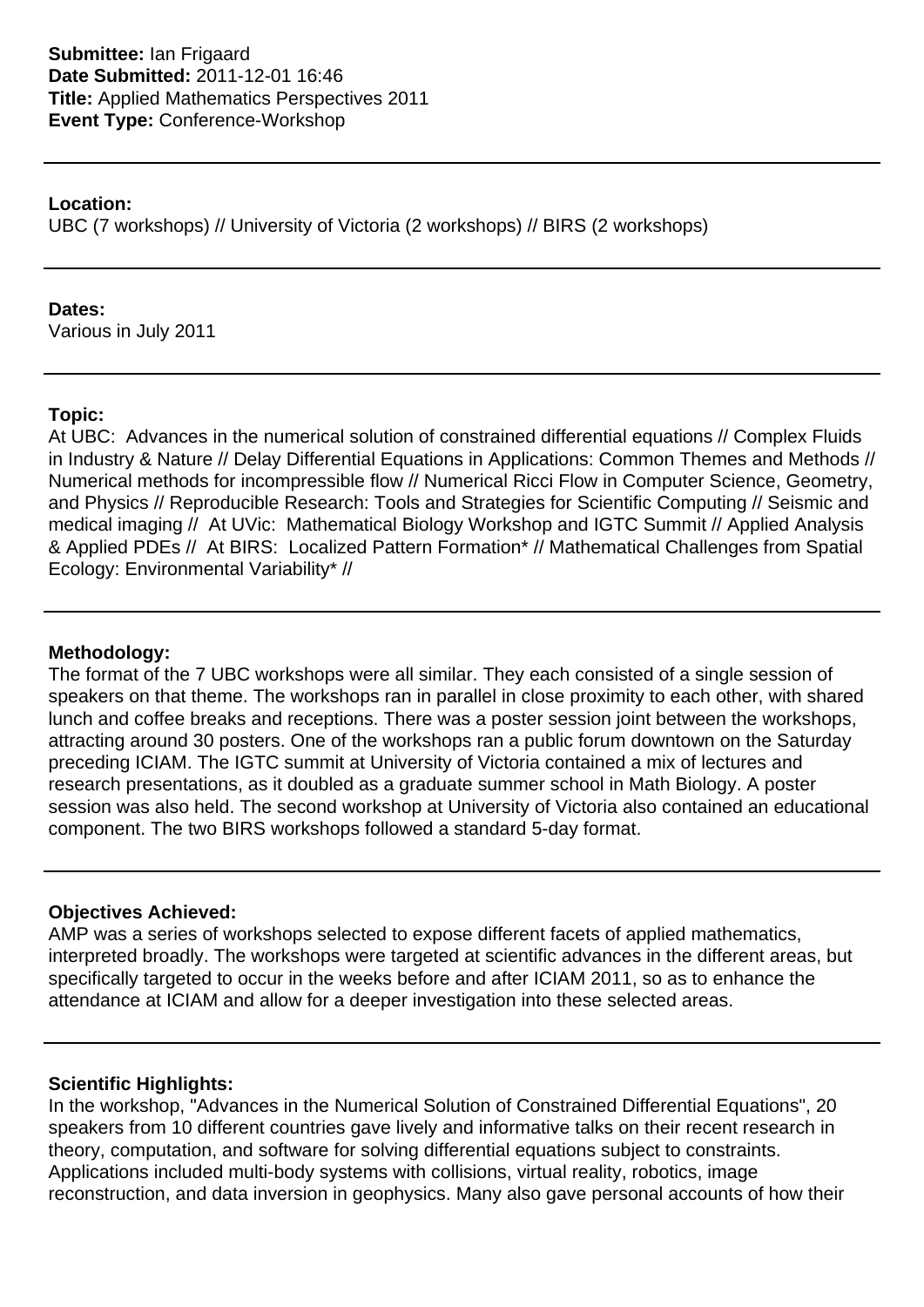careers were influenced by their interactions with Uri Ascher, whose 65th birthday was the focal point of this workshop. // In the workshop on "Reproducible Research" we heard 14 talks on tools and techniques for improving reproducibility in the computational and data sciences, ranging from virtual machines to data provenance to executable papers to intellectual property issues; all of the talks were video recorded and are available at "http://tinyurl.com/3c3gxwn". The two main days of the workshop were preceded and succeeded by half-day tutorial sessions for students and junior participants on a variety of tools. We have arranged for a special issue on reproducible research in the IEEE / AIP journal Computing in Science and Engineering, with an expected publication date in July 2012. // In "Applied Analysis and Applied PDEs", Three mini-courses were given by leading specialists in the topics of optimal transportation theory, Navier-Stokes-type equations, and PDEs and waves for the atmosphere and ocean. Not only did the mini-courses educate graduate students and postdocs on the numerous tools used in these fields, but they also helped other researchers to make new connections with their research areas, and find new techniques to use in them. Therefore, several new lines of inquiry arose from connections between researchers of the different focus areas. All this was enhanced by the talks on the most recent results obtained in each of the above topics. // The 2011 Amp workshop on "Medical and Seismic imaging" brought together researchers and practitioners in academia and industry to discuss advances in mathematical methods used to produce reliable, accurate, and useful images for both medical and geophysical applications. Attendees included geophysicists from as far as Shell Oil in the Netherlands, to medical scientists from England and Oregon, to mathematicians from MIT, Rochester, Corvalis, and across Canada. The central topic of the workshop is the mathematical and computational methods that form a common base for these imaging applications. A notable discovery was the wide commonality of state-of-the-art mathematical methods that can be used equally effectively in diverse imaging application: from CAT scans in medicine to deconvolution/migration in seismic imaging, to radar imaging in military environments. The computational challenges revealed are significant, and sharing experiences in applying appropriate large computing technologies in both industry and at universities was particularly valuable. // In the workshop on "Complex Fluids and Flows in Industry and Nature", about 50 scientists with interests in a variety of mathematical problems in fluid mechanics convened at UBC. The participants presented lively talks and entertained discussions on problems with origins in the engineering, physical and biological sciences. The forum offered a unique opportunity to foster collaborations and transfer mathematical technology between a number of different disciplines. //

 In the "Numerical Methods for Incompressible Fluid Flow" workshop, the focus was on the dissemination and discussion of some new results in the development and analysis of numerical algorithms for fluid flow problems. The scientific highlights have been talks on the exact imposition of incompressibilit, new stabilization techniques based on entropy inequalities, fast and massively parallelizable algorithms, and new exciting families of discrete spaces based on B-splines. In addition, several talks identified key areas of applications, in which these algorithms are of great importance and which require serious further development. The most important are: atmospheric and ocean flows, as well as biological and pharmaceutical applications.  $\frac{1}{10}$  In the "AMP Mathematical Biology Workshop and IGTC summit" held at the University of Victoria, speakers included leading international researchers and graduate students in mathematical biology with a focus on gene and neural networks, and structured population dynamics. Eighteen talks, a poster session, and an education session on how to develop interdisciplinary research collaboration allowed for lively discussion and exchange of ideas.

#### **Organizers:**

Local Organising Committee: I. Frigaard (University of British Columbia), T. Hillen (University of Alberta), B. Khouider (University of Victoria), M. Lamoureux (University of Calgary), R. LeVeque (University of Washington), N. Nigam (Simon Fraser University), R. Russell (Simon Fraser University), R. Spiteri (University of Saskatchewan), M. Ward (University of British Columbia) //